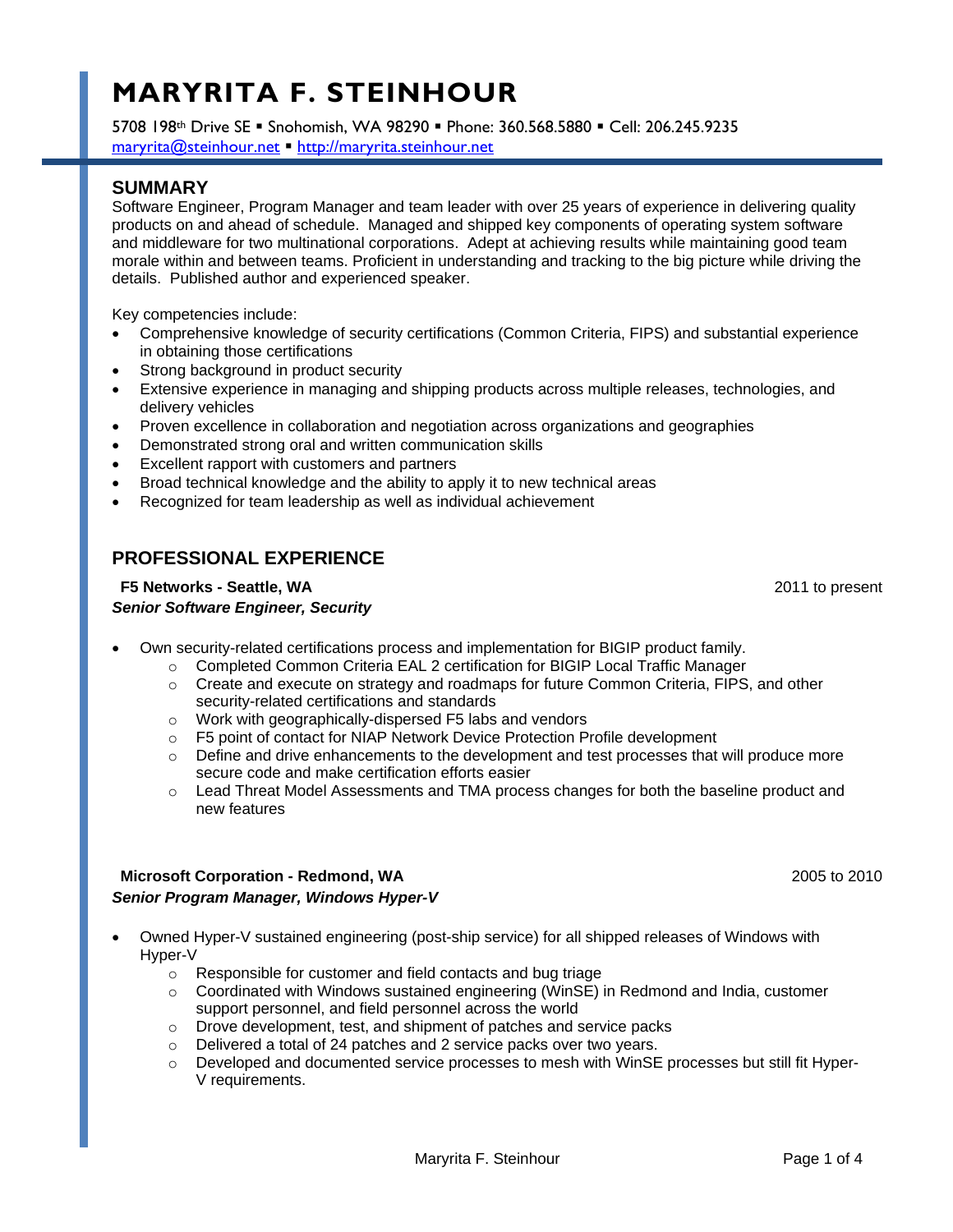- Managed critical aspects of shipping Hyper-V
	- o Drove schedules, requirements, and content of the hypervisor component in the first release of Hyper-V, bringing it in on time and with complete function
		- o Coordinated relationship between Microsoft and hardware partners
		- $\circ$  Coordinated externally-published documentation for two releases, as well as interim updates.
			- Included the SDK/WDK, the hypervisor Top Level Functional Specification, and other related documents
				- Collaborated with several documentation teams
			- Ensured that compliance requirements as well as deadlines and content requirements were met without sacrificing quality.
- Security Program Manager
	- $\circ$  Responsible for ensuring that Hyper-V was developed using development and test best security practices to eliminate or mitigate security threats against the product.
	- $\circ$  Led Common Criteria certification effort, culminating in EAL 4+ certification for Hyper-V. Worked with internal Microsoft security team, the auditor (atsec information security), and certification authority (BSI).
	- $\circ$  Drove internal security process (Security Development Lifecycle (SDL)), ensuring that all requirements were complete And achieved sign-off to ship Hyper-V.
	- o Security consultant for SDL, threat models, and security bugs.
- Technical Program Manager for Security, Manageability, and Setup
	- o Responsible for
		- Evaluating security requirements and recommending new security features
		- Windows Management Instrumentation (WMI) requirements and new function, both for infrastructure and for support of networking and storage features
		- Installation and setup of the Hyper-V role, and compatibility between releases.
	- $\circ$  Coordinated requirements, specifications, and implementation with partner teams across Windows.
	- o Gathered and analyzed requirements and produced functional specifications for new release features.
- Presented at trade shows (WinHEC) and customer briefings

# **IBM Corporation – Endicott, NY** 1982 - 2004

#### *Senior Technical Staff Member*

.

- Product Owner, Security, Networking, and Directory products
	- $\circ$  Formed and led cross-site teams to design, implement, and ship middleware on multiple operating system platforms. Shipped multiple releases of five products.
	- $\circ$  Managed projects from bringing them in-house and building the team through shipment and service.
	- $\circ$  Collaborated and coordinated with counterparts on other platforms, ensuring simultaneous product releases and integrated and compatible designs.
	- $\circ$  Worked with external partner teams such as Novell to port and ship product code
	- Strategist and designer, Platform Architecture and Design Team
		- $\circ$  Defined strategy for virtualization across IBM platforms and participated in working groups for related strategy topics
		- o Led Common Criteria (EAL 4+) certification effort for POWER hypervisor.
		- $\circ$  Led and participated in cross-platform design and strategy working groups
- Project and technical lead, IBM operating systems
	- $\circ$  Drove project planning and implementation for all features in a large functional area, and for integration with the other features in the release.
	- o Worked with hardware and other software teams to meet cross-team dependencies.
	- o Led working groups for cross-team and cross-platform design councils.
	- o Led working groups for customer design councils.
	- $\circ$  Ensured a smooth transfer of the VM operating system from one geographic location to another while designing and implementing a release. This included transferring work between personnel as well as coordinating work while personnel relocated. The transfer was accomplished with a minimum of disruption to the release schedules.
- Architect, designer, and developer, IBM operating systems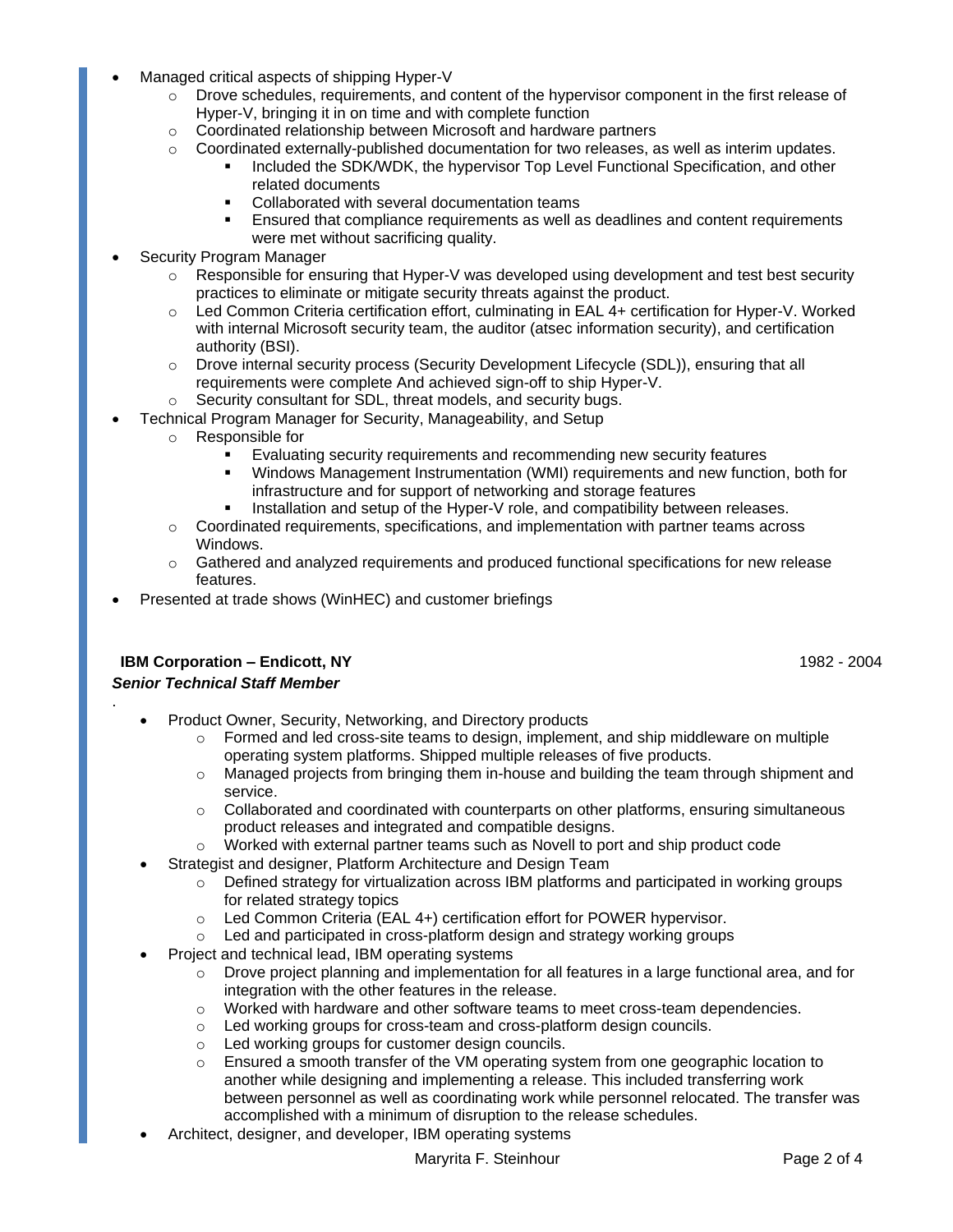- o Designed TCP/IP stack configuration and provided input for other areas of TCP/IP stack rewrite design for OS/390
- o Led strategy and design decisions for Linux on S/390
- $\circ$  Orchestrated transfer of TCP/IP stack ownership to new team, and participated in strategy and design.
- o Designed multiple features for VM/ESA and z/VM, including POSIX data space support.
- $\circ$  Designed, developed, tested, and serviced features for the IBM TSS/370 operating system, and for the IBM PC/IX and VM/IX operating systems.

# **EDUCATION**

#### **University of Detroit - Detroit, MI** Bachelor of Electrical Engineering

Bachelor of Science (Mathematics)

# **AWARDS AND PROFESSIONAL ACTIVITIES**

# **Awards**

- IBM: Division Award for Outstanding Technical Leadership
- **IBM: Division Award**
- SHARE VM Group: Knight of VM

### **Task Forces and Councils**

- IBM Academy of Technology Studies on virtualization and virtual server hosting.
- Advanced e-Business Council (Customer partnership). Led Virtual Server Hosting and Virtualization workgroups.
- Server Virtualization Task Force (cross-IBM and cross-product). Led several sub-groups of this annual task force.
- eServer Design Council (internal mirror of the Advanced eBusiness Council). Led Virtualization workgroup.
- S/390 Software Design Council (cross-IBM and cross-product). Led several workgroups on virtualization and security topics.
- S/390 Platform Design Council (zSeries hardware and software).
- **Security Technical Council (cross-IBM).**
- **Linux Design Board (zSeries).**

# **Publications**

- **SHARE Proceedings, several years**
- GUIDE
- Chapter in the *VM/ESA Handbook*, McGraw-Hill, 1993. "Exploiting VM/ESA Facilities"
- **VM Vendor Newsletter article, 1988**
- NASA Technical Report, 1979

#### **Presentations**

- WinHEC 2006
- IBM Advanced e-Business Council
- SHARE, GUIDE
- **Sterling Technical Conference**
- VM Workshop
- VM Technical Conference
- **UM Master's Class**
- **WW Teleconference Series**
- Large/Storage Systems Specialist Update
- MVMUA (Metropolitan VM User's Association), Hillgang
- **Individual customers**
- Customer briefings

#### **Professional Affiliations**